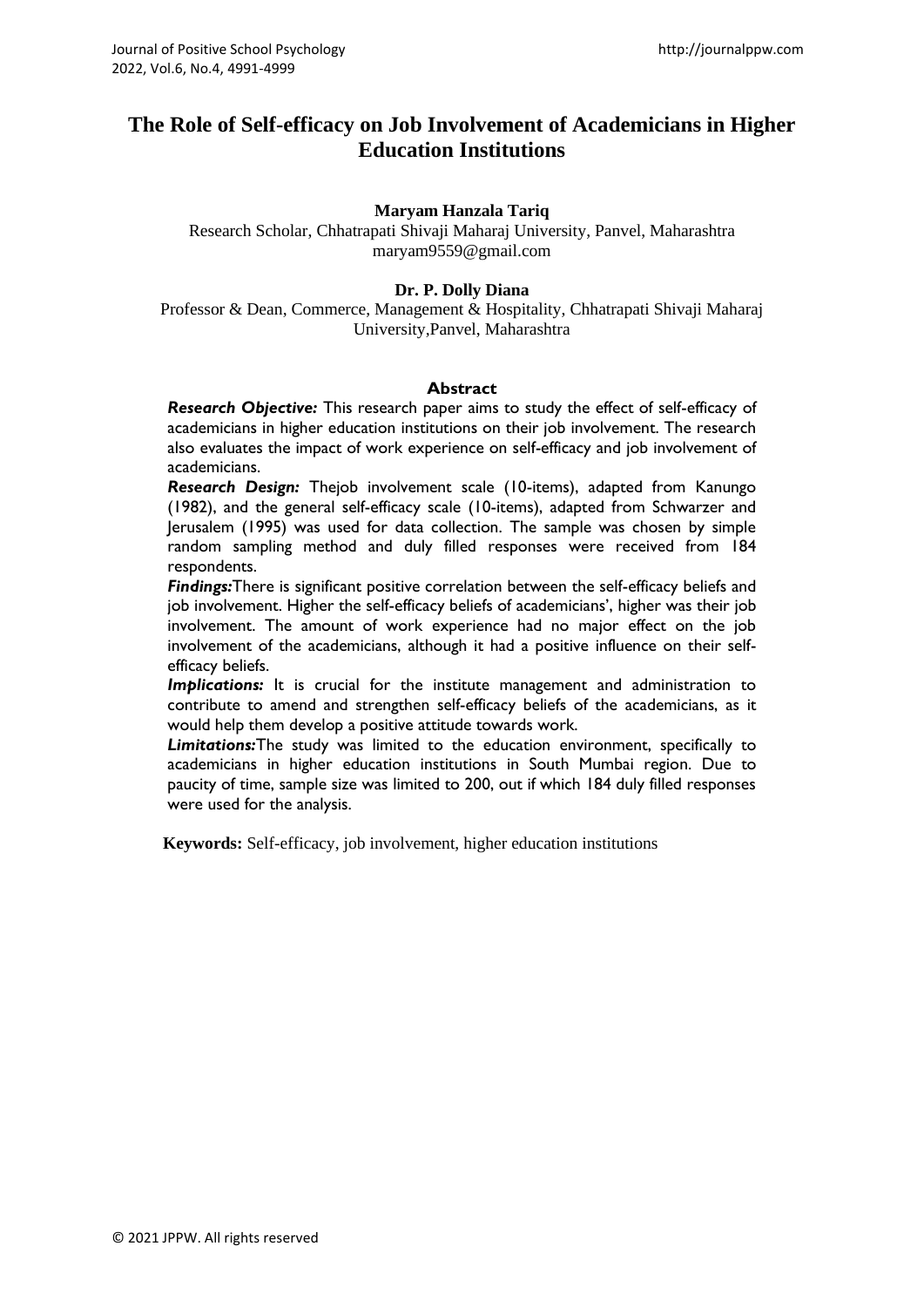## **Introduction**

In developing countries, teachers are the backbone of the education system. Most institutions today focus on hiring candidates based on their potential of being productive. Since a high-level of self-efficacy predicts high productivity, better workplace interactions, and a high output level, it is only reasonable for organizations to favour and promote self-efficacy amongst the workers.Academicians' sense of self-efficacy influences their attitude and behaviour in the classroom. Self-efficacy beliefs resound on the energy they expend whilst teaching, the goals they set, and their perceptions of selfconfidence.Moreover, employees are expected to be more involved at the workplace if they are provided with the right direction to perform their jobs. When leaders guide their subordinates in understanding the mission of the organisation and what is expected from them, they would be willing to put in their work on priority and thereby working towards the organisational objectives.

### **Literature Review**

#### **Importance of Job Involvement in Higher Education Institutions**

**Jyoti, J. et al (2020),** studied the relationship between person-job fit, organizational commitment, job involvement and career commitment. It was concluded that person-job fit has a significant relation with organizational commitment, with mediating roles of both job involvement and career commitment.**Yadav, V. (2020),** deduced that there is no significant relation between job involvement and professional commitment for both aided and self-financed colleges. Additionally, there is negative relation between occupational stress and job involvement for both aided and self-financed colleges. Interestingly, it was also found that teachers in aided colleges had higher job involvement as compared to those in selffinanced institutions.**Gopinath, R., (2020),** determined that job satisfaction has a significant positive influence on job involvement. In addition, it was also found that job satisfaction is a major determinant of job involvement.

**Paul, H. et al (2019),** conceptualized the introduction of high-performance teams in the Indian education and research industry. The research proposed that such an integrated system would enhance the quality of education

and research, develop research competencies and also positively affect job involvement of teachers in the higher education institutions in India.**Chandorkar, N., (2019)**, concluded that appropriate and fair system of compensation, rewards and recognition, autonomy, opportunities to innovate, an environment of trust and communication, higher authorities' openness to suggestions, and opportunities for self-development are important factors in the organizational culture of a higher educational institution to have high job involvement amongst the teaching staff.**Kaur, R. & Randhawa, G. (2019),** observed the influence of supervisory support on job involvement. It was deduced that supervisory support had a significant positive impact on the job involvement of the teachers. Furthermore, the study also revealed that the teachers had high job involvement which varied on the basis of demographic variables. Significant difference in job involvement was observed on the basis of age, gender and work experience, whereas, insignificant differences were observed based on marital status, income and educational qualification of the teachers.

**Pan, A. (2018),** concluded that there is no significant effect of organizational commitment, job burnout and locus of control teachers on their job involvement.**Li, J. et al (2018),** studied the relationship between university teachers' job stress and job involvement and concluded that teachers with higher job stress have lower job satisfaction. Job involvement has a negative relation with job stress. It was also determined that job involvement has a mediating effect between job stress and job satisfaction. **Kalpana, R. et al (2018),** explored job involvement amongst women faculty members of engineering colleges in the Trichy region of Anna University. Four factors – motivation, training, job characteristics and personal factors were identified to have an impact on job involvement. Out of these factors motivation and training had a major influence on job involvement of the female faculty members.

**Rajkumar, M., et al (2016)** concluded that there is considerable difference in job involvement with respect to demographic factors of age, work experience, gender. Furthermore, it was also established that job involvement of the teachers could be increased by reducing occupational stress.**Bholane, K. (2016),**found that there is significant relation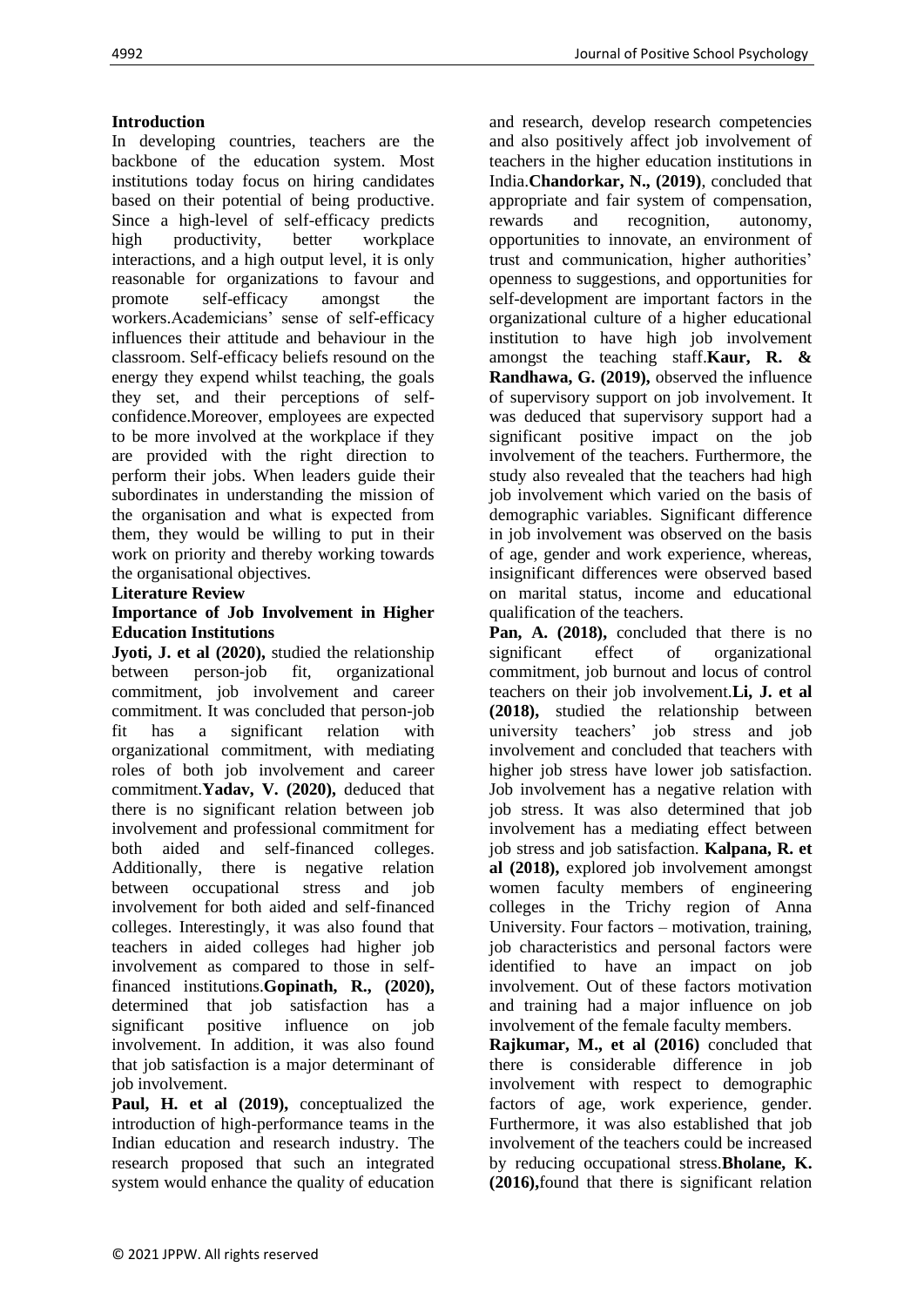between job satisfaction and job involvement, also there was a positive relation between job involvement and organizational commitment. In addition, it was also established that job involvement is a strong predictor of organizational commitment. **Shojayifar, Z., et al (2016),**concluded that there is significant positive relation between knowledge management and job involvement with a significant mediating role of professional ethics. **Sukri, S. et al (2015),** examined factors affecting job involvement in Universiti Malaysia Perlis (UniMAP) and discovered that job involvement of the university teachers was largely affected by three dimension of job involvement, namely – motivation, organization citizenship behaviour and job satisfaction. For the UniMAP faculty members it was determined that there is positive relation between both organizational commitment and job satisfaction with job involvement. Interestingly, it was also concluded that motivation did not have a significant influence on job involvement. **Besong, J., (2015),** established that both monetary and nonmonetary incentives significantly correlated to job involvement of teachers. Also the job involvement of the teachers was found to be high.**Ebrahimi, M. &Mohamadkhani, K. (2014),** explored the relationship between organizational climate and job involvement and it was revealed that there was no significant relationship between job involvement and organizational climate dimensions of spirit and consideration; however, there was a significant relationship between job involvement and aloofness, as per the research this relation indicates that teachers with high job involvement prefer impersonal formal behaviour of the principal and governance of rules and regulations in the working environment. Additionally, it was also observed that there was significant positive relation of job involvement with production emphasis as well, which implies that teachers prefer close supervision and imperious behaviour of the principal.

**Akpan, C. (2012),** explored the connection between resource management and job involvement, and it was concluded that the perception of lecturers towards human, physical/material and financial resources positively correlated to their job involvement. Furthermore, the study also revealed that the job involvement of the lecturers was

high.**Mehdipour et al (2012),** examined the relationship between quality of work life and job involvement of physical education teachers in the higher education institutions in Iran. It was deduced that quality of work life had a significant relationship with job involvement of the physical education teachers. In addition, the research also established significant differences in quality of work life of teachers on the basis of gender, academic degree and work experience; also significant differences were observed between job involvement and various age groups.

**Azeem, (2010),** studied the relationship between Personality hardiness, job involvement and job burnout amongst university teachers in India. It was established that there is negative relation between job involvement and job burnout amongst the university teachers. Also it was deduced that there is negative association between personality hardiness and job burnout. Overall job burnout was low for all the teachers. It was also concluded that low burnout can be attributed to high levels of job involvement and personality hardiness.**Ishwara, P. (2010),** studied the factors affecting job satisfaction and job involvement in the university teachers' in Karnataka. It was deduced that job involvement level was moderate for all university teachers. Furthermore, it was also concluded that there is no significant difference between job involvement of university teachers at various cadres/positions. Nearly 75% of the teachers reported to have moderate and above moderate levels of overall job satisfaction. It was also determined that there is positive association between job satisfaction and job involvement of the university teachers.**Kiyani, A. et al (2010),** explored the impact of career salience on the job involvement of university teachers. It was concluded that career salience has a significant and positive impact on job involvement. Furthermore, the research also established that female university teachers' job involvement was majorly derived from career salience as compared to male university teachers. This difference was attributed to the cultural context of the study.

# **Need for Self-Efficacy in Higher Education Institutions**

**Banerjee, R., (2019),** examined the relationship between self-efficacy and job satisfaction amongst academicians, it was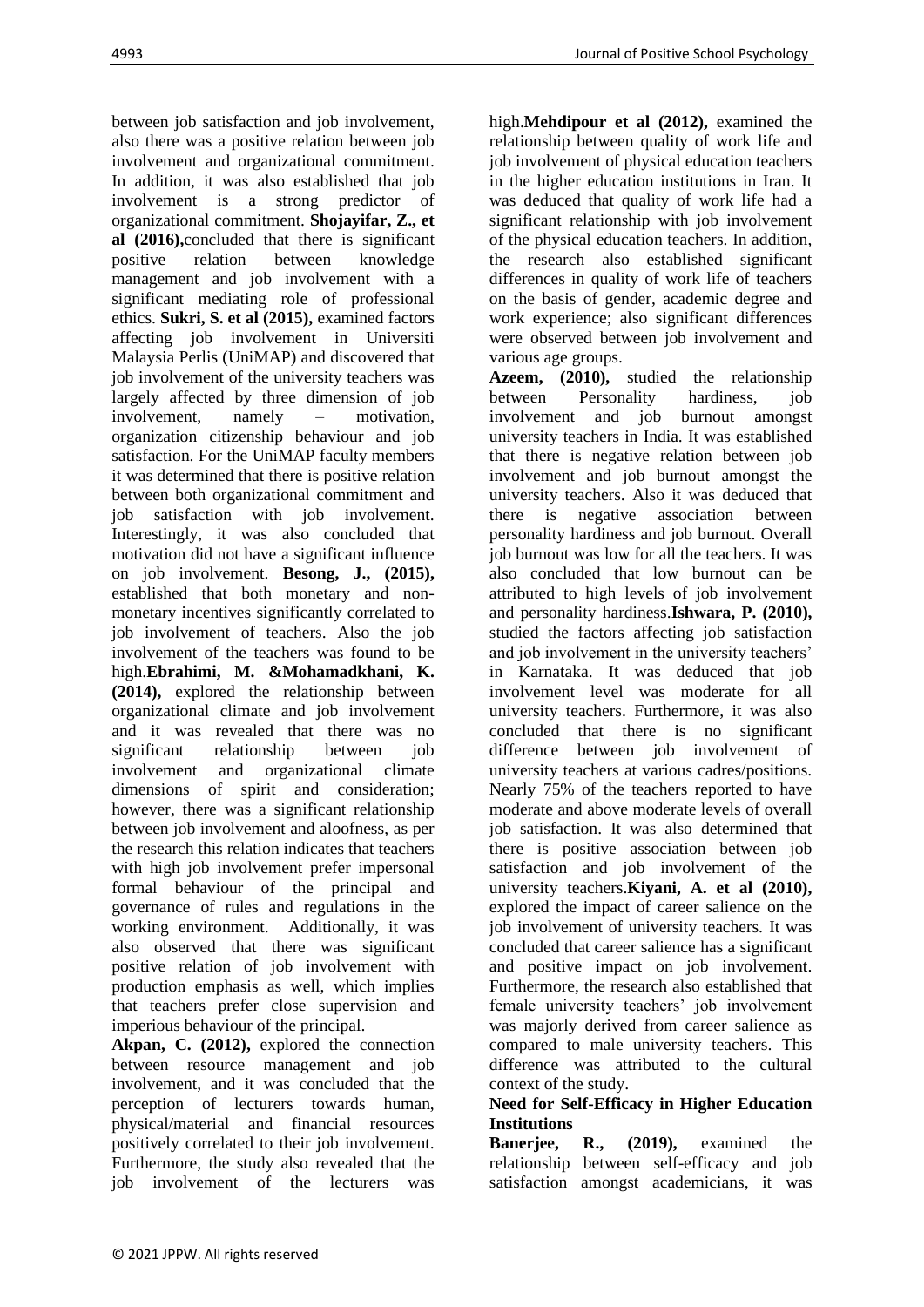concluded that occupational self-efficacy has a significant impact on job satisfaction.**Qureshi, M., (2019),** concluded that employee learning commitment is significantly related to employee self-efficacy, with a strong mediating role of employee skills and abilities. In addition, it was also established that employee adaptability & responsiveness, and, employee knowledge, skills & abilities mediate the relationship between employee learning commitment and employee selfefficacy.

**Girgin, M., (2019),** explored the relationship between employee self-efficacy and voice behaviour. It was determined that individuals who have a high level of self-efficacy tend to show more voice behaviour.**Turkoglu, M., (2017),** established that self-efficacy is positively correlated with teacher job satisfaction. It was also determined that increase in teachers' perception of selfefficacy will result in increase of job satisfaction. **Vadahi, F., (2015),** explored a theoretical analysis for the enhancement of teacher self-efficacy. Pre-service and inservice training programs, professional development of education practices were identified as the various sources for enhancing teachers' self-efficacy. Emphasis was also laid on teacher training programs that develop a strong efficacy belief. Furthermore, it was highlighted that the teacher training programs can be beneficial if they identify the sources that influence efficacy beliefs of the teachers. **Sevindi, T. (2013)** examined the relation between general self-efficacy and burnout level amongst Turkish academicians and it was determined that general self-efficacy of academicians is negatively related with burnout.

**Bembenutty, H. (2006),** examined the relation between teachers' self-efficacy beliefs and academic performance, with mediating role of homework's self-efficacy belief and selfregulated learning strategies. It was deduced that teachers' self-efficacy belief has an indirect relation with their academic performance. This effect was mediated by the homework's self-efficacy beliefs, i.e., completing the assigned homework and the use of self-regulated learning strategies. A major finding of this research was identifying that attrition of teachers could be reduced by empowering teachers during their training period with high self-efficacy beliefs and selfregulated learning.

#### **Importance of Self-Efficacy and Job Involvement in Higher Education Institutions**

**Demir, S., (2020),** discovered that selfefficacy beliefs positively affect job satisfaction, organizational commitment, motivation and job involvement. Self-efficacy beliefs positively affected teachers' job involvement, with the mediating effect of job satisfaction and motivation.Organizational commitment and motivation had a strong mediating role in the relationship between teachers'self-efficacy and job involvement.

**Chi, H., et al (2013),** deduced that job involvement, organizational commitment and personality traits are significantly and positively related to teacher efficacy. Additionally, the research also established that job involvement has a mediating role in the relation between organizational commitment and teacher efficacy, whereas, personality traits did not have a mediating affect between job involvement and teacher efficacy.**Yang, H., et al (2006),**concluded that both selfefficacy and job involvement varied from moderate to high levels for all clinical nursing teachers. Additionally, it was found that significant differences exist in job self-efficacy and job involvement based on differences in age, marital status, teaching seniority, teacher qualifications, and job satisfaction. It was also noted that the performance in self-efficacy was significantly different which could be attributed to the differences in education level attained. Both job self-efficacy and job involvement are significantly and positively correlated.

# **Need for the Study and Gap Analysis**

There is significant evidence to prove that selfefficacy affects job performance, job satisfaction, work behaviour, innovation, organizational commitment, and organizational citizenship behaviour of teachers in higher educational institutions in different geographical and cultural settings.

Extant literature shows that there is a positive association between self-efficacy and job involvement in higher education institutions. We, however, need to study whether this relationship between self-efficacy and job involvement is positive among the academicians in Indian higher education institutions, as it remains unexplored.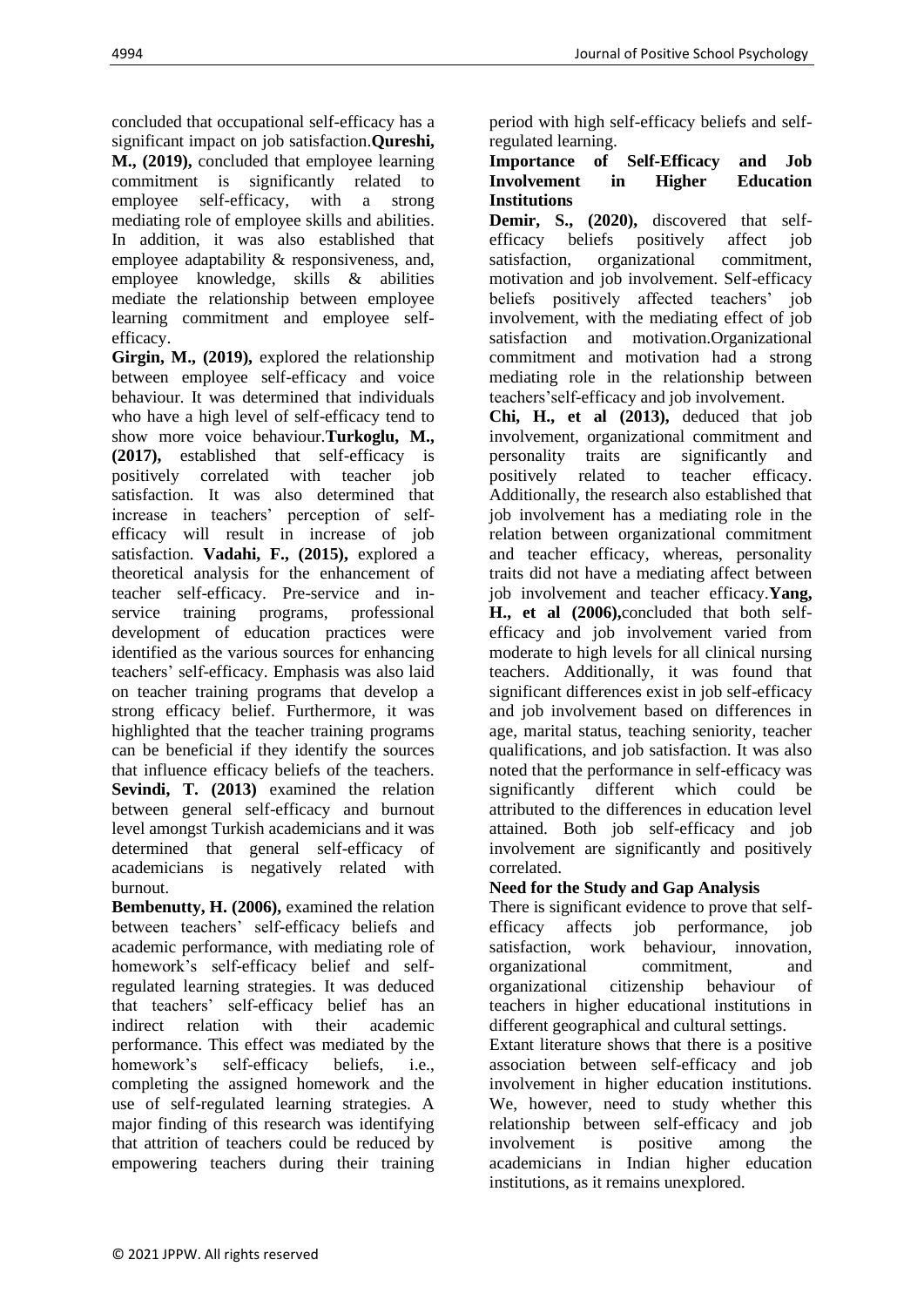#### **Theoretical Foundations** *Self-Efficacy*

Self-efficacy can be identified as thepersons' beliefs that they are proficient of achieving the goals and carrying out specific tasks (**Bandura, 2002; Hefferon&Boniwell, 2011; Luszczynska, Scholz, & Schwarzer, 2005; Robbins, Decenzo, & Coulter, 2013; Schermerhorn et al., 2011**). Self-efficacy can be articulated as 'the power of I can', or belief in self (**Hefferon&Boniwell, 2011**). Research has indicated that individuals who have a high level of self-efficacy attach on their competences about competing with the challenges and obstacles more than individuals with a less level of self-efficacy. A low level of self-efficacy causes individuals to decrease or dissolve their efforts to cope with the challenges and obstacles **(Robbins et al., 2013**).

### *Job Involvement*

The notion of job involvement resonates the idea as to what extent an individual is actively involved with his/her job tasks

(**Schermerhorn et al., 2011**). People with high job involvement are dedicated to and identify with their work roles (**Kreitner&Kinichi, 2009; Robbins et al., 2013**). Taking initiatives and going beyond anticipations to complete the given job is tremendouslysignificant for individuals with high job involvement (**Kreitner&Kinichi, 2009**) because according to them, performance is necessary for protection of their self-esteem (**Robbins et al., 2013**). **Brown (1996)**has concluded that job involvement has a positive correlation with job satisfaction. organizational commitment and intrinsic motivation and negative correlation with intentions to leave the organization.

#### **Purpose of the study**

It's vital for schools to be effective by having teachers with a greater level of self-efficacy and consequently higher job involvement. Related literature brings into the gap that much more studies about the self-efficacy and job involvement phenomenon are necessary in educational research in the Indian cultural framework.



### **Objectives of the study**

- 1. To study the relationship between work experience and Self-efficacy.
- 2. To find out the relationship between work experience and Job Involvement.
- 3. To analyse the impact of Self-efficacy on Job Involvement.

#### **Research Methodology Research Sample**

The data was collected from teachers in higher education institutions across Mumbai area. The sample was randomly selected from 184 teachers in higher education institutions across Mumbai.

### **Research Instrument**

Data of this study have been gathered by means of five-point Likert-type scales. The questionnaire comprised of three sections, namely, respondent profile, job involvement scale (10-items), adapted from Kanungo (1982), and general self-efficacy scale (10 items), adapted from Schwarzer and Jerusalem (1995).

### **Reliability**

The reliability test was carried out in IBM SPSS. The 10-item job involvement scale was found to have a Cronbach's alpha value of .78 and the 10-item self-efficacy scale had a Cronbach's alpha value of .86.

#### **Data Analysis**

CFA is performed after exploratory factor analysis and presents real statistical values (Kline, 2011). CFA tests and confirms if the data is suitable for the model under study or not. SEM has common usage in scientific studies by the virtue of revealing measurement errors regarding observed or unobserved variables and direct and indirect influences of variables in the proposed model. AMOS is one of the SEM software programs that is used for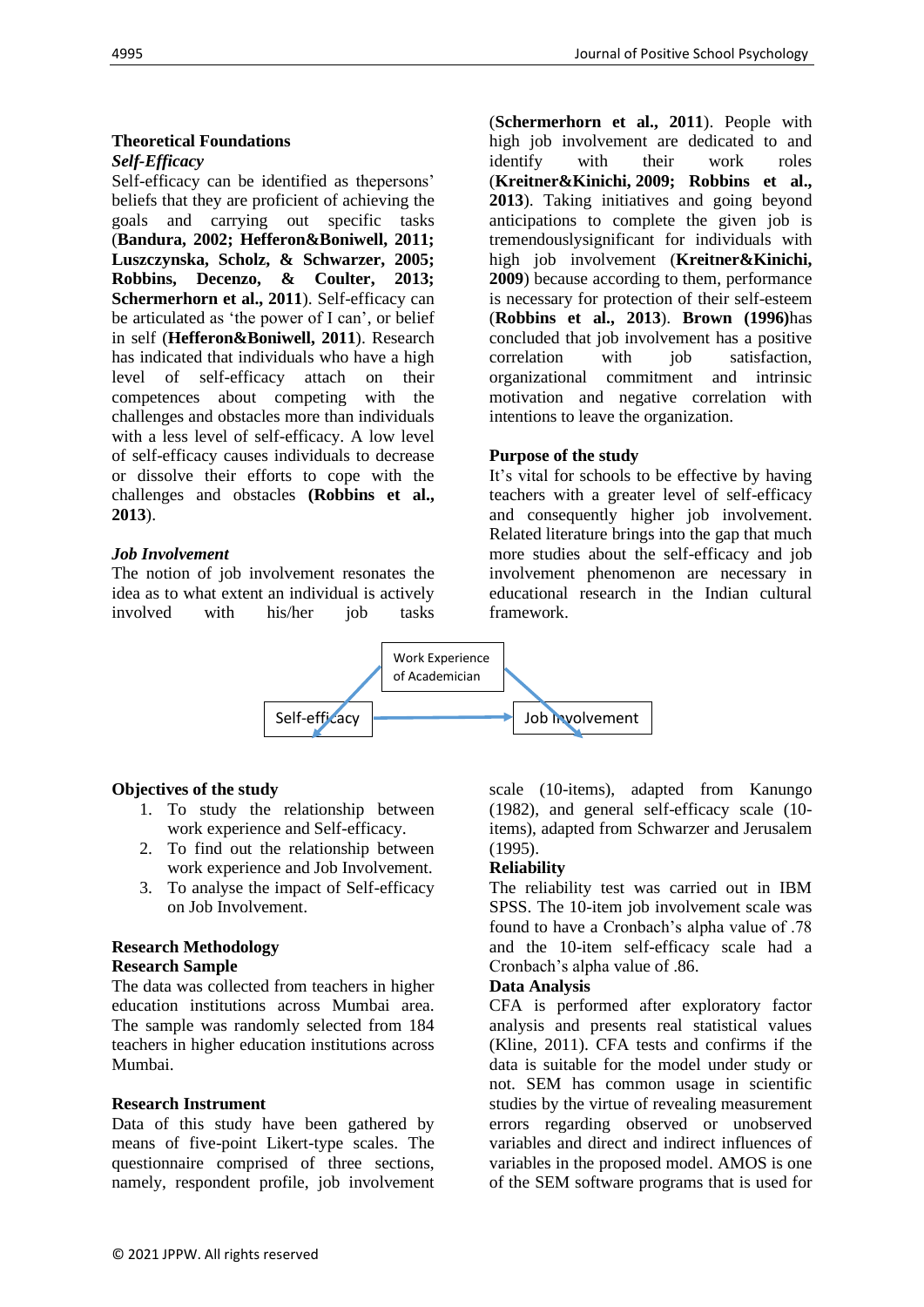exploring the relationships among the constructs as correlational and causative in the multivariate studies (Byrne, 2010; Kline, 2011). As a consequence of these reasons, this study has utilized SEM via AMOS.

RMSEA, GFI, AGFI, X2/df (CMIN/DF) and the level of significance (p) fit indices have been noted for the assessment of the goodness of fit model. With RMSEA value being between 0 and 0.08; X2/sd value between 0 and 3; p-value being between 0.01 and 0.05, and the values of GFI and AGFI between 0.90 and 1.00 reveal good fit indices (Byrne, 2010; Kline, 2011). In exploratory and confirmatory factor analyses, the least boundary of factor loads is taken as 0.40. If there is a limited number of items in a scale prepared in the field of social sciences, the lowest boundary can be minimized to 0.30 for factor load (Costello & Osborne, 2005).

In line with the modification indices, five items were deleted and three error covariances

were added to the model. Respectively a5, a6, a7, a8, a9, a10, b6, b7, b8 and b9 items were deleted because they had low factor loading under .30.

The measurement model shows that the scales exhibited a goodness of fit index for the data  $(x2 = 43.399, df = 34, x2/df = 1.276, IFI =$ .915, CFI = .905, GFI = .954, AGFI = .926,  $RMSEA = .039$ ).

The mean of self-efficacy was 3.482 and standard deviation was .377; the mean of job involvement was 3.726 and standard deviation was .382. The correlation between the variables was significant at 0.01 level of significance.

There was high correlation between the number of years of work experience and selfefficacy beliefs of the academicians. Although, no significant correlation (.329) was found between the number of years of work experience and job involvement of the academicians.

| Table 1. Descriptive Statistics |        |                       |     |  |
|---------------------------------|--------|-----------------------|-----|--|
|                                 | Mean   | <b>Std. Deviation</b> |     |  |
| selfefficacy                    | 3.4821 | .37759                | 184 |  |
| jobinvolvement                  | 3.7261 | .38236                |     |  |

| $\sim$ 0.020 1.020 0.0022.000 0.0020 0.0020 0.00 |                  |                       |           |  |
|--------------------------------------------------|------------------|-----------------------|-----------|--|
|                                                  | Mean             | <b>Std. Deviation</b> |           |  |
| selfefficacy<br>jobinvolvement                   | 3.4821<br>3.7261 | .37759<br>.38236      | -84<br>84 |  |
|                                                  |                  |                       |           |  |

**Table 1: Descriptive Statistics**

| <b>Table 2: Correlations</b> |                            |                           |                |  |  |
|------------------------------|----------------------------|---------------------------|----------------|--|--|
|                              |                            | selfefficacy              | jobinvolvement |  |  |
| selfefficacy                 | <b>Pearson Correlation</b> |                           | $.449**$       |  |  |
|                              | Sig. (2-tailed)            |                           | .000           |  |  |
|                              |                            | 184<br>.449 <sup>**</sup> | 184            |  |  |
| jobinvolvement               | <b>Pearson Correlation</b> |                           |                |  |  |
|                              | Sig. (2-tailed)            | .000                      |                |  |  |
|                              |                            | 184                       | 184            |  |  |

\*\*. Correlation is significant at the 0.01 level (2-tailed).

#### **Discussion, Suggestions and Conclusion**

Previous studies have shown a positive correlation between self-efficacy beliefs and job involvement of clinical nursing teachers. Furthermore, it was also determined that significant differences exist in job self-efficacy and job involvement based on differences in age, marital status, teaching seniority, teacher qualifications, and job satisfaction (Yang, 2006). Self-efficacy beliefs positively affected teachers' job involvement, with the mediating effect of job satisfaction and motivation (Demir, 2020).

This study evaluated a model for better understanding of present level of self-efficacy and job involvement of academicians. The result of this research also establishes positive correlation between academicians' selfefficacy beliefs and their job involvement. Work experience was seen to have a positive impact on strengthening academicians' selfefficacy beliefs, although work experience did not have a major impact on job involvement. Similarly, other studies have also revealed positive correlation of self-efficacy on job involvement (Demir, 2020), also positive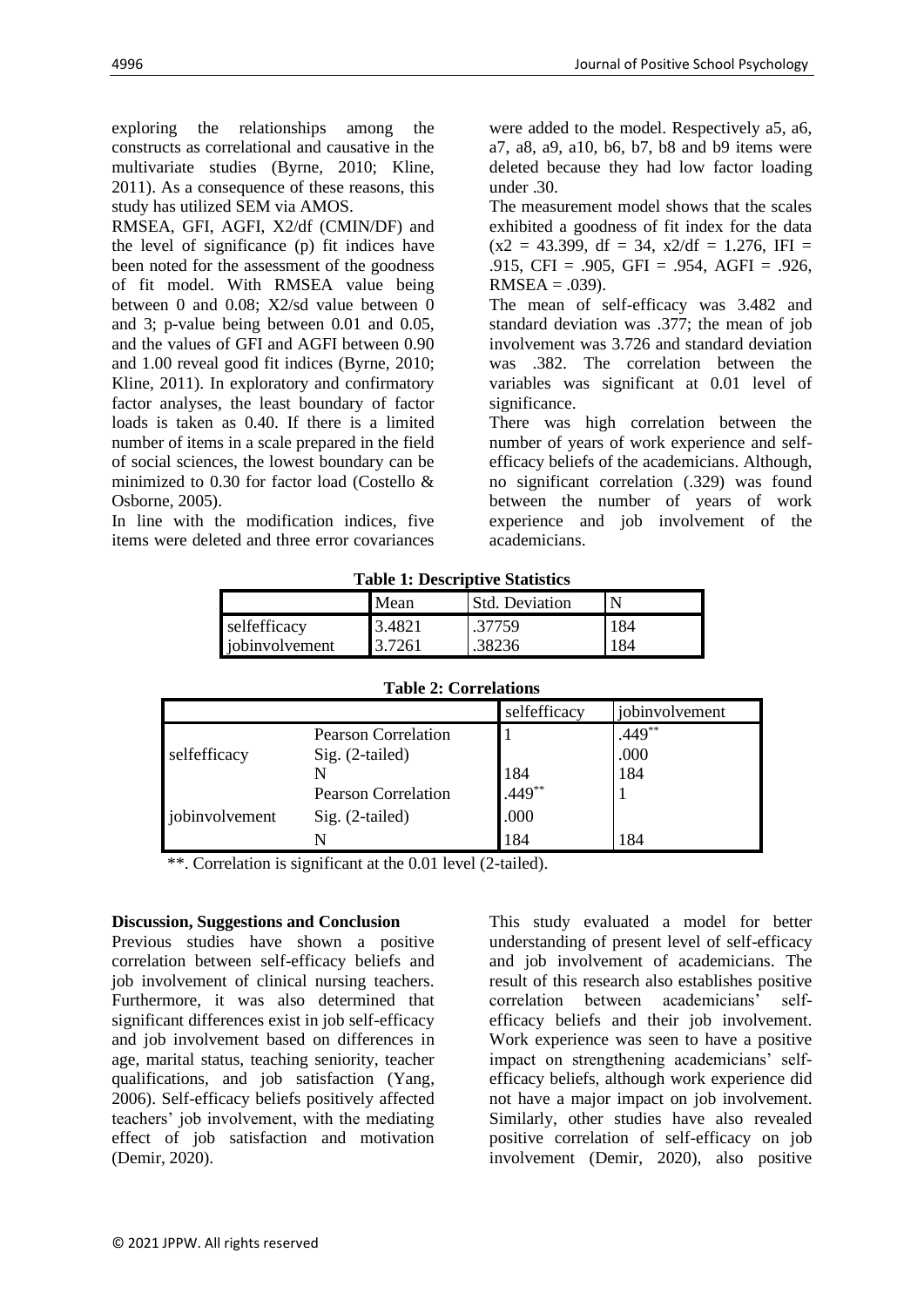impact of job involvement on teacher selfefficacy (Chi, 2013).

It is crucial for the institute management and administration to contribute to amend and strengthen self-efficacy beliefs of the academicians, as it would help them develop a positive attitude towards work.Even if educational institutions have all resources such as raw material, capital related to economy and modern technology, if they are not supported with skilled employees who have positive attitudes and behaviours, the desired results could not be achieved. It is desirable that educational institutions provide for upgradation of self-efficacy beliefs of its academicians. Simultaneously offering good work-life balance, good relations with superiors and colleagues will enhance the job involvement as well.

## **Limitations**

The study was limited to the education environment, specifically to academicians in higher education institutions in South Mumbai region. The results would vary for institutions in tier 2 or tier 3 cities. Due to paucity of time, sample size was limited to 200, out if which 184 duly filled responses were used for the analysis.

## **References**

Akpan C., Resource Management and Job Involvement among University Lecturers in South – South Nigeria. European Journal of Business and Social Sciences, Vol. 1, No. 8, pp 12-22, November 2012. Http:/ /www.ejbss.com/ recent.aspx ISSN: 2235 - 767X

Azeem S. M. (2010), Personality hardiness, job involvement and job burnoutamong teachers, International Journal of Vocational and Technical Education Vol. 2(3), pp. 36-40, July 2010,

http://www.academicjournals.org/IJVTE Banerjee, R. (2016). Occupational selfefficacy and job satisfaction: Study of academicians. International Journal of Engineering and Management Research, 6(5),  $1-10.$ 

Bembenutty, H. (2006). Teachers' Self-Efficacy Beliefs, Self-Regulation of Learning, and Academic Performance. Online Submission.

Besong, J. B. (2015). Incentive management and job involvement among teachers in technical schools in Cameroon. Sky Journal of Educational Research, 3(5), 61-66.

Bholane, K. P. (2016). A study of job satisfaction job involvement and organizational commitment of university teachers in selected universities of Maharashtra state. Department of Commerce, Dr. Babasaheb Ambedkar Marathwada University<http://hdl.handle.net/10603/97619>

Brown, S. P. (1996). A meta-analysis and review of organizational research on job involvement. Psychological Bulletin, 120(2), 235-255.

Byrne, B. M. (2010). Structural equation modelling with AMOS. New York: Routledge. Chandorkar, N. (2019). Impact of Organisational Culture on Job Involvement: A Study of Higher Education Institutions in Mumbai. International Journal of Human Resource Management and Research (IJHRMR), 9, 161-168.

Chi H., Yeh H., &Choum S., (2013), "The organizational commitment, personality traits and teaching efficacy of junior high school teachers: The meditating effect of job involvement." The Journal of Human Resource and Adult Learning, Vol 9,2 (2013).

Costello, A. B., & Osborne, J. W. (2005). Best practices in exploratory factor analysis: Four recommendations for getting the most from your analysis. Practical Assessment Research & Evaluation, 10(7), 1-9.

Demir, S., (2020), The Role of Self-Efficacy in Job Satisfaction, Organizational Commitment, Motivation and Job Involvement, Eurasian Journal of Educational Research 85 (2020) 205-224

Ebrahimi, M., &Mohamadkhani, K. (2014). The relationship between organizational climate and job involvement among teachers of high schools in Delijan city of Iran. International Journal of Management and Business Research, 4(1), 65-72.

Girgin, M. S., &Başar, Ö. D. (2019). The Effect of Academicians' Self-Efficacy Perception on Their Voice Behaviour. Journal of Industrial Policy and Technology Management, 2(2), 77-88.

Gopinath R., (2020), Influence of Job Satisfaction and Job Involvement of Academicians with special reference to Tamil Nadu Universities, International Journal of Psychosocial Rehabilitation (1475-7192), Vol 24, Issue 3, Pg 4296-4306, DOI: [10.37200/IJPR/V24I3/PR2020833](https://search.crossref.org/?from_ui=&q=10.37200/IJPR/V24I3/PR2020833)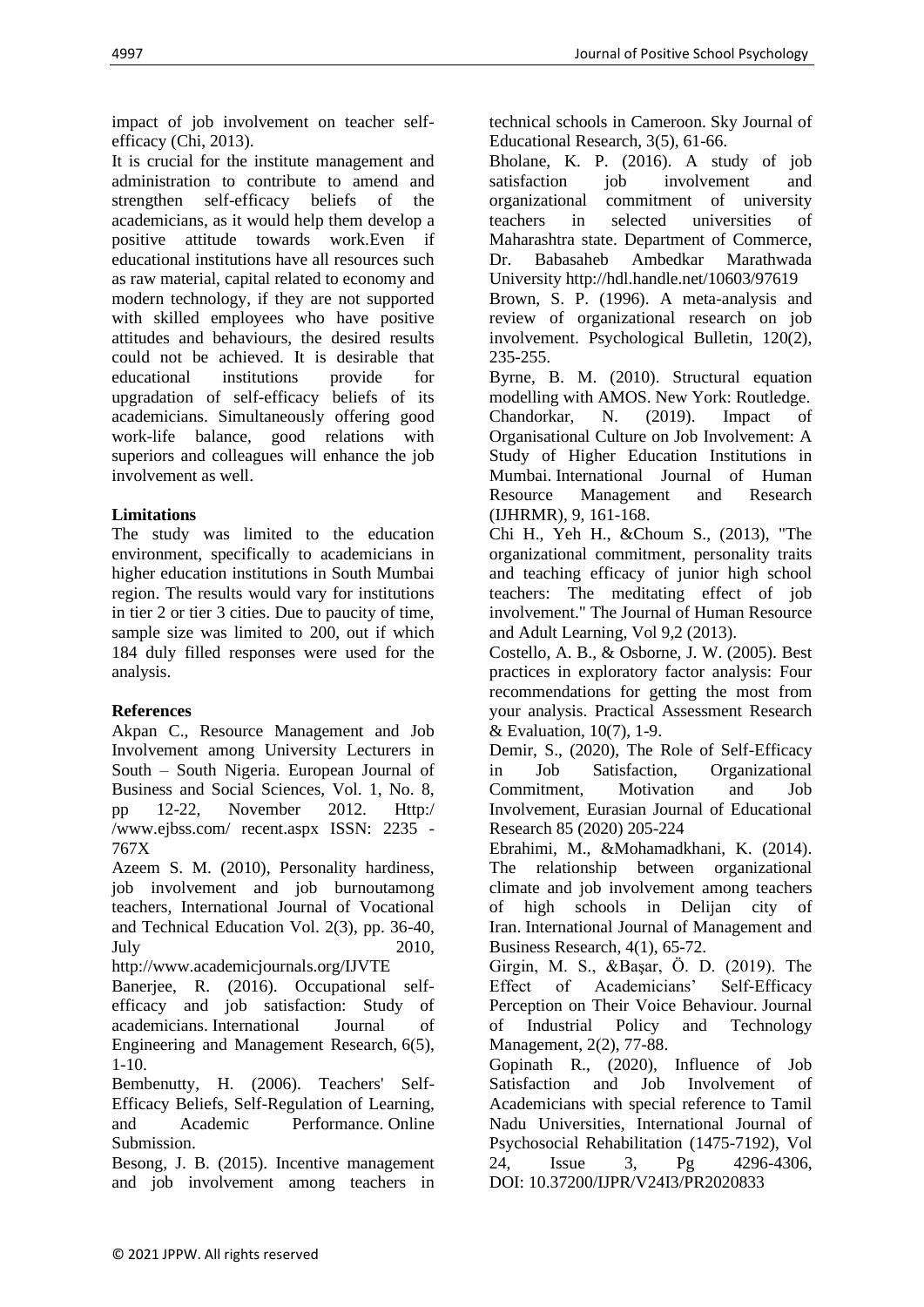Hefferon, K., &Boniwell, I. (2011). Positive psychology: Theory, research and applications (1th edition). New York: Mc Graw-Hill Open International Publishing Ltd.

Ishwara, P. (2010). Determinants of Job Involvement and Job Satisfaction Among Teaching Professionals. Global Journal of Management and Business Research, [S.l.], v. 10, n. 5, july 2010. ISSN 2249-4588. Available at:

[<https://www.journalofbusiness.org/index.php](https://www.journalofbusiness.org/index.php/GJMBR/article/view/206) [/GJMBR/article/view/206>](https://www.journalofbusiness.org/index.php/GJMBR/article/view/206). Date accessed: 18 aug. 2021.

Jyoti, J., &Bhau, S. (2015). Impact of transformational leadership on job performance: Mediating role of leader– member exchange and relational identification. Sage Open, 5(4), 2158244015612518.

Kalpana, R. (2018). Factor analysis on job involvement with special reference to women faculties of engineering colleges. ISSN 2277 - 816[0 http://hdl.handle.net/123456789/31678](http://hdl.handle.net/123456789/31678)

Kanungo, R. N. (1982). Measurement of job and work involvement. Journal of Applied Psychology,  $67(3)$ ,  $341-$ 349. [https://doi.org/10.1037/0021-](https://psycnet.apa.org/doi/10.1037/0021-9010.67.3.341)

[9010.67.3.341](https://psycnet.apa.org/doi/10.1037/0021-9010.67.3.341)

Kaur, R., & Randhawa, G. (2019). Supervisory Support and Job Involvement: An Exploratory Study of Government School Teachers in Amritsar. Journal of Organisation & Human Behaviour, 8(1).

Kiyani, A., Haroon, M., Khattak, M. A., Liaqat, A. S., Bukhari, S. J. A., &Asad, R. (2011). Impact of career salience on universities teachers job involvement: A study on public and private universities in Pakistan. African Journal of Business Management, 5(5), 1795-1803.

Kline, R. B. (2011). Principles and practice of structural equation modelling. New York: The Guilford Press.

Kreitner, R., &Kinichi, A. (2009). Organizational behaviour. New York: Mc Graw-Hill International Edition, Ninth edition Li, J. J. (2018). A study on university teachers' job stress-from the aspect of job involvement. Journal of Interdisciplinary Mathematics, 21(2), 341-349. DOI: [10.1080/09720502.2017.1420564](https://doi.org/10.1080/09720502.2017.1420564)

Luszczynska, A., Scholz, U., & Schwarzer, R. (2005). The general self-efficacy scale: Multicultural validation studies. The journal of Psychology, 139(5), 439-457.

Mehdipour, A., ShetabBoushehri, S. N., Saemi, E., &Rayegan, A. (2012). Relationship between the quality of working life and job involvement of Iranian physical education teachers. Studies in Physical Culture & Tourism, 19(4).

Pan, A. (2018). Effect of organizational commitment job burnout and locus of control of secondary school teachers on their job involvement, Department of Education, University of Calcutta, <http://hdl.handle.net/10603/315889>

Paul, H., Bamel, U.K. and Stokes, P. (2018), "High-performance teams and job involvement: exploring the linkage to augment quality in Indian education and research", [Industrial and Commercial Training,](https://www.emerald.com/insight/publication/issn/0019-7858) Vol. 50 No. 5, pp. 250- 260. [https://doi.org/10.1108/ICT-09-2017-](https://doi.org/10.1108/ICT-09-2017-0075) [0075](https://doi.org/10.1108/ICT-09-2017-0075)

Qureshi, T. M. (2019). Employee's Learning Commitment and Self-efficacy. Academy of Strategic Management Journal, 18(3), 1-17.

Rajkumar, M. V., Meharajan, T., &Ilangovan, R. (2016). A Study on the Relationship between Job Involvement and Demographic Characteristics of Teaching Staff in Self Financing Engineering Colleges in Anna University-Region III. Indian Journal of Commerce and Management Studies, 7(2), 49- 55.

Robbins, S. P., Decenzo, D. A., & Coulter, M. (2013). Fundamentals of management: Essential concepts and applications (8th Edition). New Jersey: Pearson Education.

Schermerhorn, J. R., Hunt, J. G., Osborn, R. N., &Uhl-Bien, M. (2011). Organizational behavior. Asia: John Wiley & Sons (Asia) Pte Ltd.

Sevindi T., (2013), The Relationship between General Self-Efficacy Belief and Burnout Level among Turkish Academicians, Educational Research and Reviews, v8 n24 p2255-2259 Dec 2013

Shojayifar, Z., Marziyeh, A., &Nastiezaie, N. (2017). The Relationship between professional ethics with knowledge management and job involvement. Bioethics Journal, 7(23), 17-28.

Sukri, S., Asogan, P., &Waemustafa, W. (2015). Factor Influencing Job Involvement in Universiti Malaysia Perlis (UniMAP). Mediterranean Journal of Social Sciences, 6(6 S4), 157-167.

Türkoglu, M. E., Cansoy, R., &Parlar, H. (2017). Examining Relationship between